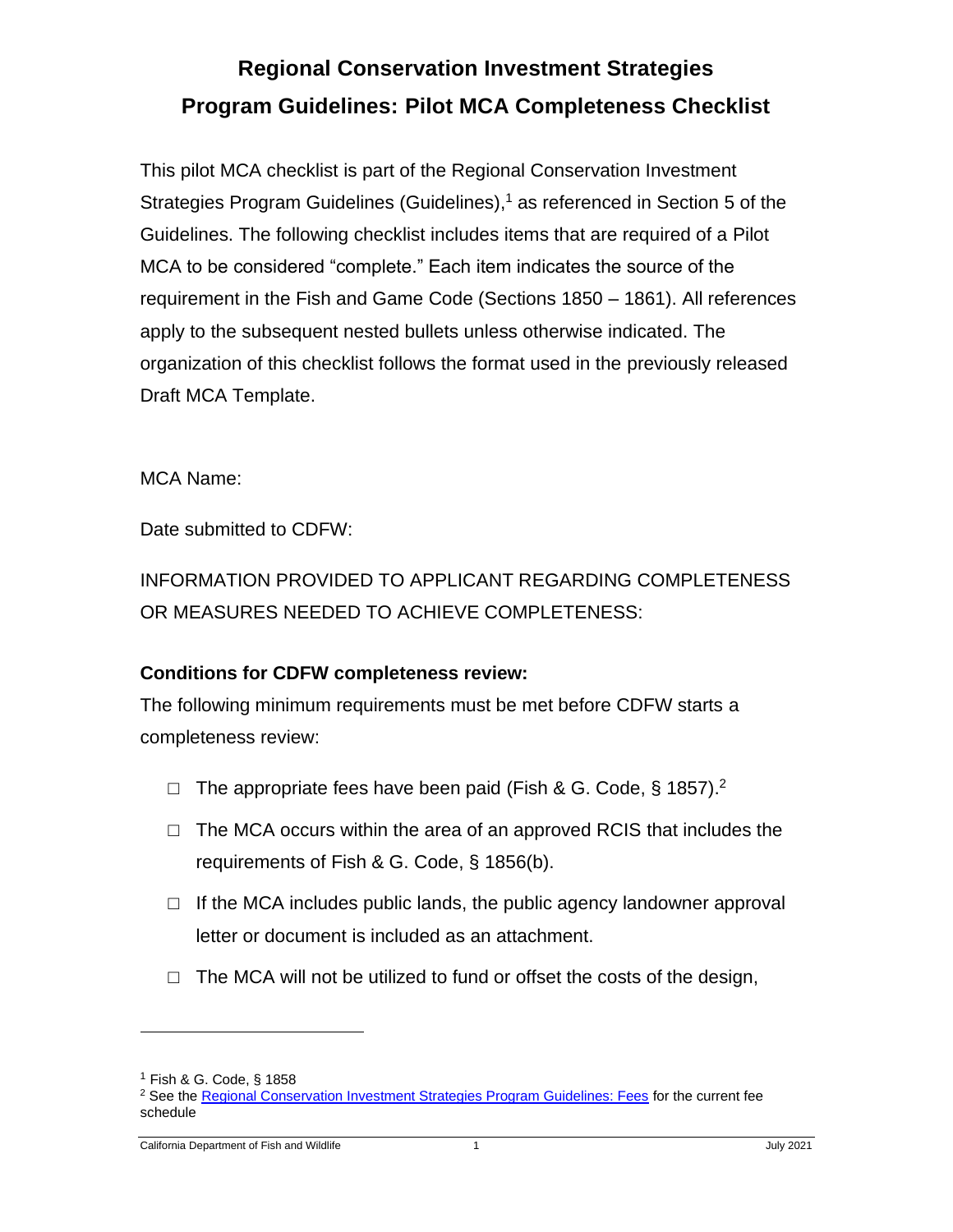construction, or mitigation of new Delta water conveyance facilities (Fish & G. Code, § 1855(d)).

- □ MCA Template used
	- $\Box$  Template edits are in track changes
	- $\Box$  All template language that is bracketed, bold, and italicized has been replaced with relevant information or deleted if not applicable.
- $\Box$  All MCA submittals are provided as PDFs; the MCA template is provided as a Word and PDF electronic file.

## **Accessibility**

 $\Box$  All public draft MCA submittals are provided as PDFs that meet the Web accessibility standards of California Government Code 11135 and the U.S. Rehabilitation Act section 508.

## **MCA Template**

- □ **Section 1** Full name of the MCA included (Fish & G. Code, § 1856(f)(17) and § 1798(b)(2)(A)
- □ **Section 2** Supporting Regional Conservation Investment Strategy (Fish & G. Code, § 1856(a))
	- $\Box$  RCIS in which the MCA is located is identified and described
	- $\Box$  Identify and describe the conservation and habitat enhancement action(s) that measurably advance the conservation objectives of an approved RCIS that may be used to create mitigation credits, which can be used to compensate for impacts to focal species and other species, habitat, and other natural resources.
- □ **Section 3** The MCA purpose and need are outlined along with any other objectives (Fish & G. Code, § 1856(c)).
- □ **Section 4** MCA Site and Service Area Information
	- □ 4.1 Property Ownership Description: Owner(s) of the MCA site (Fish & G. Code, § 1856(f)(11) and § 1798(b)(2)(F))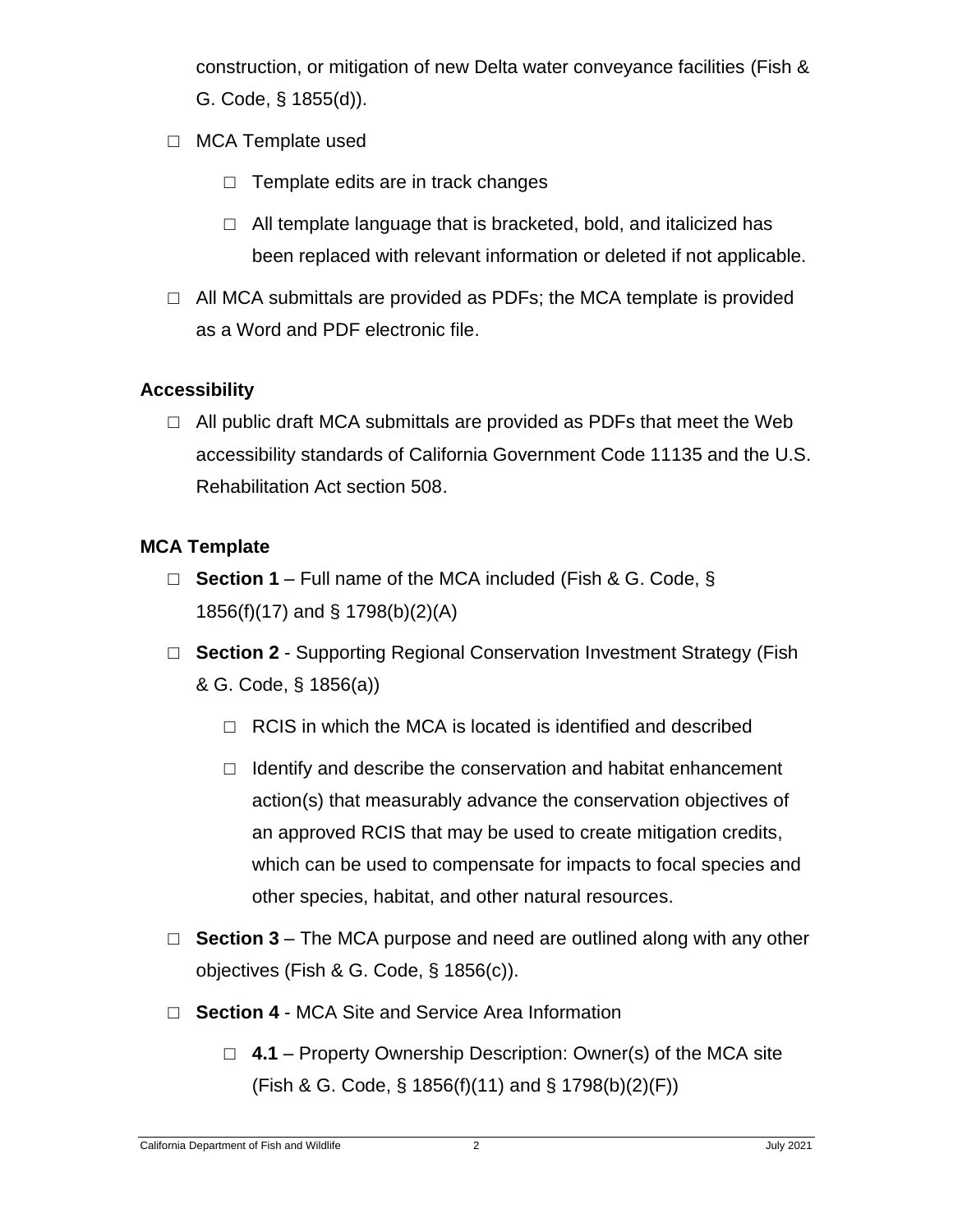- □ **4.2** Contact information: Contact information for all applicable parties. Include: MCA sponsor, MCA site property owner, MCA site manager, conservation easement grantee, endowment holder, and any contractors or consultants (Fish & G. Code, § 1856(f)(1) and Fish & G. Code, § 1798(b)(2)(B)).
- □ **4.3** Qualifications: Qualifications of all applicable parties, including: MCA sponsor, MCA site property owner, grantee (if applicable), MCA site manager, endowment holder (if applicable), any contractors, or consultants (Fish & G. Code, § 1856(f)(1)). Both the grantee and site manager are subject to CDFWs due diligence requirement. 3
	- $\Box$  Endowment holder certification to CDFW (in the form of a letter) that it meets the requirements of Government Code section 65968, subdivision (e)(1-5) (Fish & G. Code, § 1856(f)(13)).
- □ 4.4 Location Information: Location information to identify the MCA site, including size and address.
	- □ Exhibit A Reference maps, including enhancement areas and a 7.5-minute United States Geological Survey map showing the proposed boundaries of the MCA; and photographs, including color aerial and ground-level photographs that reflect current conditions on the site and surrounding properties (Fish & G. Code, § 1856(f)(3), § 1856(f)(4), and § 1856(f)(17)).
	- $\Box$  Identifies public lands and permanently protected lands in the vicinity of the conservation actions or habitat enhancement actions (Fish & G. Code, § 1856(f)(8)).
- □ 4.5 Service Area: A written description of the proposed MCA.

<sup>&</sup>lt;sup>3</sup> Information about the due diligence process is available on CDFW's Endowments and Mitigation Land [Management](https://wildlife.ca.gov/Conservation/Planning/Endowments-Mit-Land-Mgmt) web page.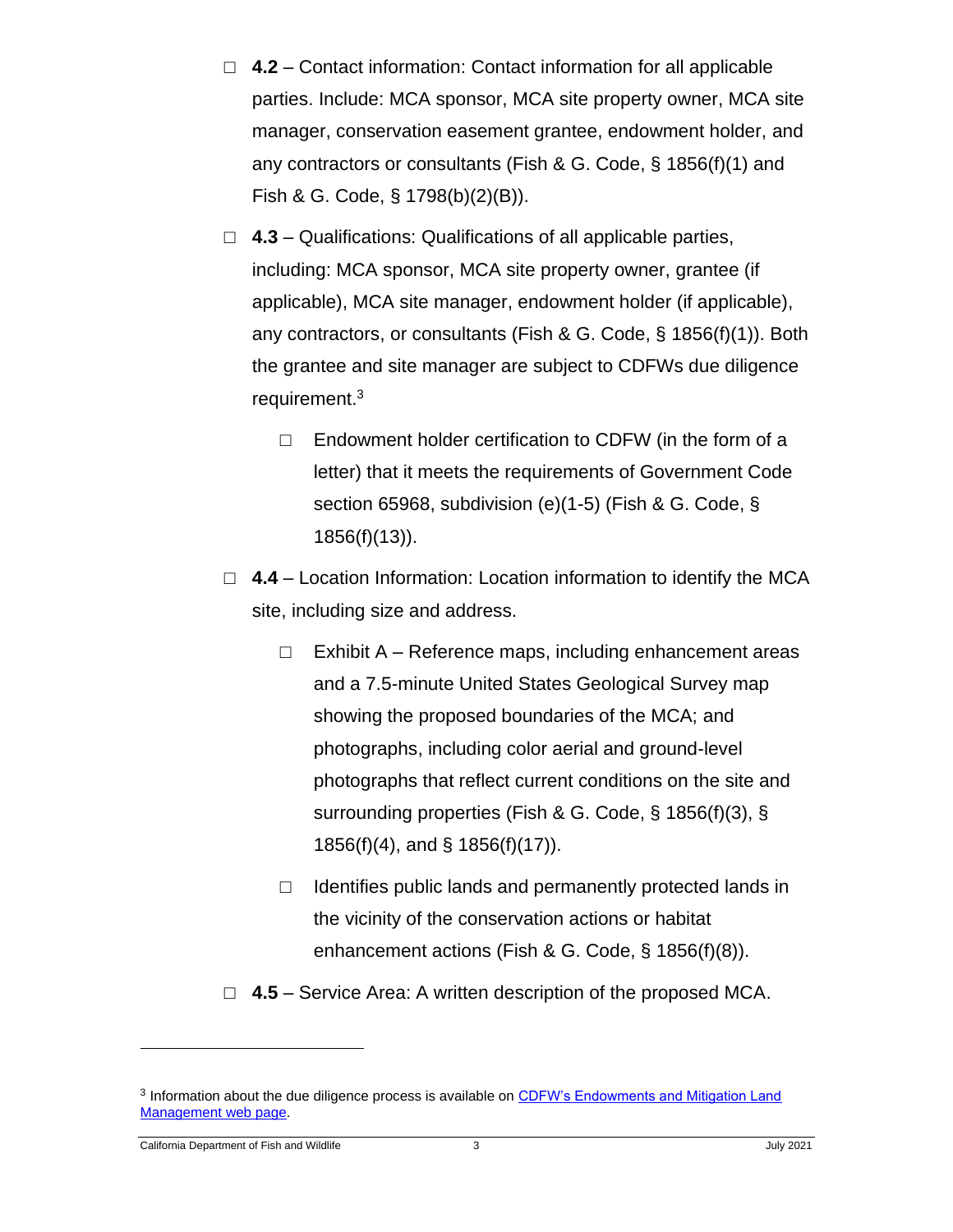service area, rationale, and maps (Fish & G. Code, § 1856(f)(17), § 1798(b)(2)(I) and § 1798.5(a)(2)(D))

- □ Exhibit B Service Area
- □ **Section 5** MCA Site Evaluation and Development
	- □ **5.1** Land Use Consistency Declaration: Outline that the MCA site has not been, or is not currently being used, as mitigation; is not designated or dedicated for park or open space use; and is not designated for purposes that may be inconsistent with habitat preservation (Fish & G. Code, § 1856(e), § 1856(f)(17) and § 1798(b)(2)(M)).
	- □ **5.1** Land Use Consistency Declaration (continued): If the MCA is located within the boundary of an existing NCCP, include approval from the NCCP implementing entity (Fish & G. Code, § 1856(j)).
		- $\Box$  Exhibit C NCCP Approval (if applicable)
	- □ **5.2** Public Funding: Detailed description of any public funding received (if applicable) Fish & G. Code, § 1856(f)(17) Fish & G. Code, §1798(b)(2)(N)).
	- □ **5.4** Exhibit D: Natural Resources Evaluation, including documentation of biotic and abiotic baseline conditions, including past, current, and adjacent land uses, vegetation types, species information, topography, hydrology, and soil types (Fish & G. Code,  $§ 1856(f)(7)$ ).
	- □ **5.5** Tribal Resources Evaluation: A cultural resources records search was conducted.
		- □ Outline determination of tribal resource evaluation.
		- $\Box$  Exhibit E Tribal Resources Evaluation (if applicable)
	- □ **5.6** Exhibit F: Phase I Environmental Site Assessment (conducted no more than six months prior to the date the MCA is submitted). Performed in accordance with the American Society of Testing and Materials (ASTM) Standard E1527-05 (Fish & G. Code, §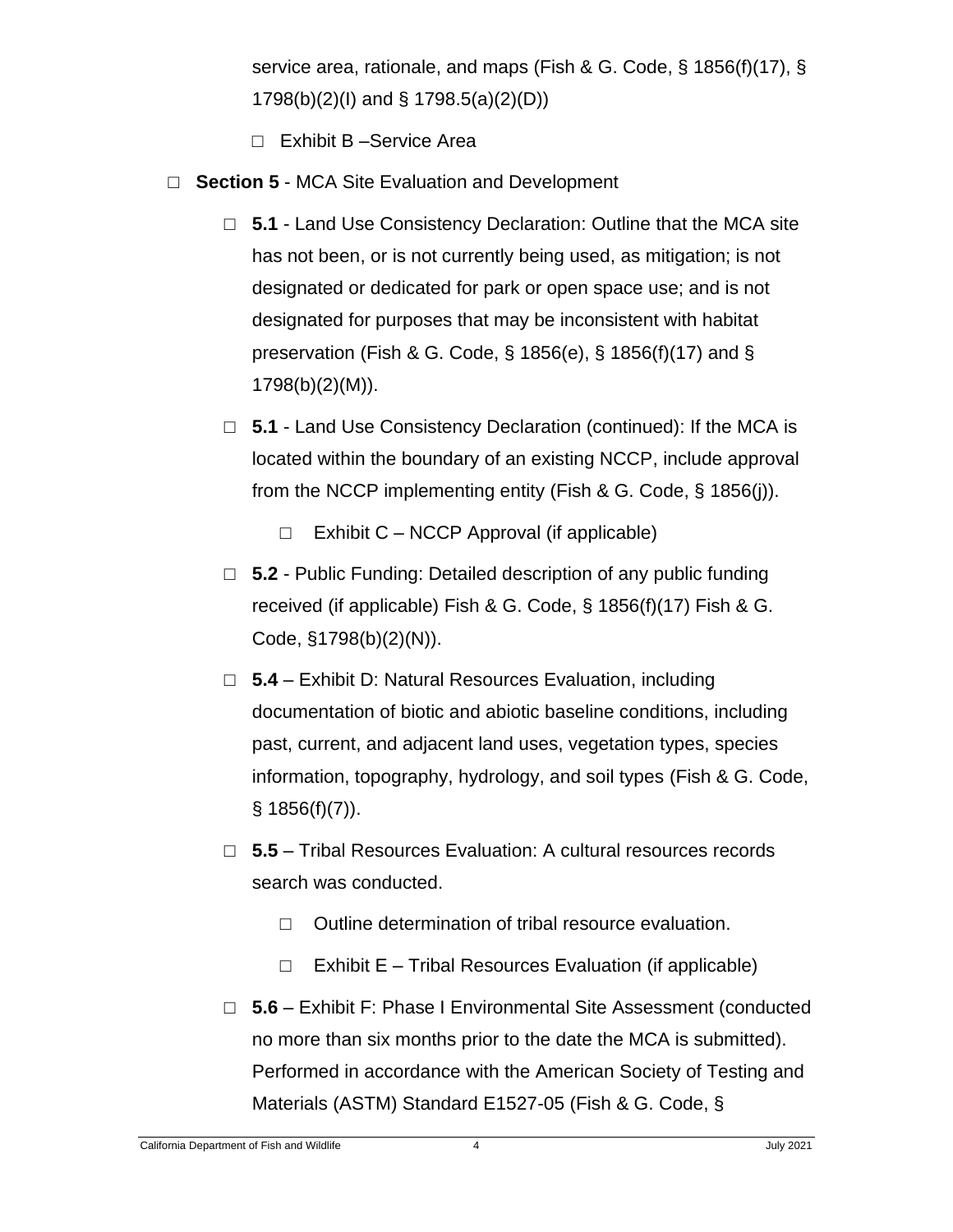1856(f)(17) and § 1798.5(a)(2)(H)).

- □ **5.7** Real Estate Records and Assurances:
	- □ **5.7.1** Exhibit G: Preliminary Title Report (that is less than one year old), that identifies the owner of the fee simple title and shows all liens, easements, and other encumbrances and depicts all relevant property lines, easements, dedications, and other features including a legal description, and parcel maps (Fish & G. Code, § 1856(f)(17) and § 1798(b)(2)(L)).
	- □ **5.7.2** Exhibit H: Property Assessment and Warranty (that is less than 1 year old). 4
	- □ **5.7.3** Exhibit I: Real Estate Instrument: CDFW's standard mitigation conservation easement (with red-line track-changes in a Word document) or another long-term durability instrument (if applicable); and an explanation of how the long-term durability of the MCA site will be ensured (Fish & G. Code, § 1856(f)(12)).
		- □ If the MCA occurs within an approved NCCP area, the real estate instrument must provide perpetual protection of the land in a manner consistent with the NCCP.
	- □ **5.7.4** Exhibit J: Title Insurance: Title Insurance (if applicable) or an explanation why Title Insurance is not needed.
- □ **5.8** Approvals: Permits, authorizations, and other approvals obtained. For any that are unavailable, include a timeline and contact for each permit needed.

<sup>4</sup> See template available on CDFW's Conservation and Mitigation Banking Instructions and Templates web [page](https://wildlife.ca.gov/Conservation/Planning/Banking/Templates) (note: replace "bank" with "MCA site" and replace "BEI" with "MCA" in the referenced templates)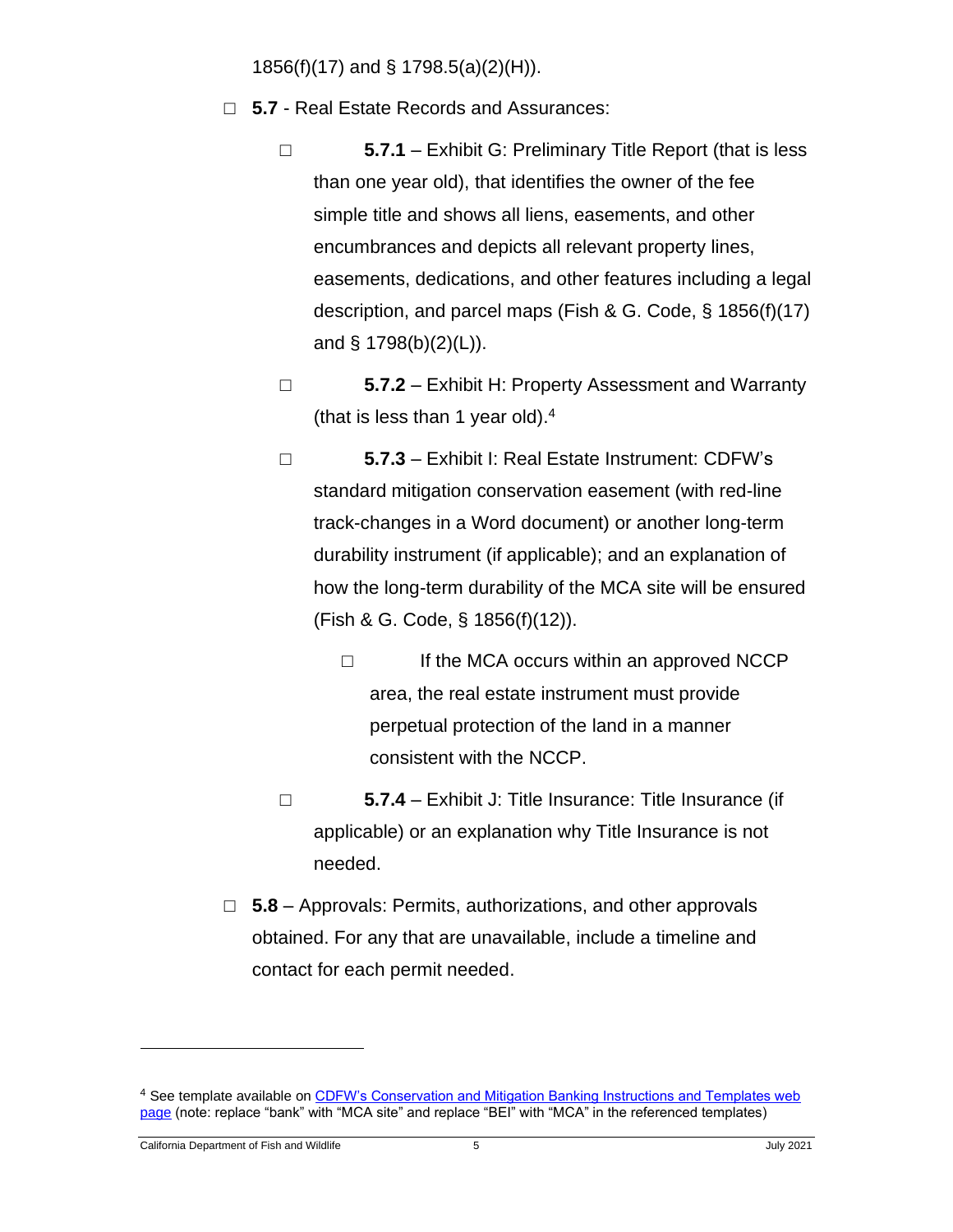- $\Box$  Exhibit K Permits (when available; prior to MCA Approval)
- □ **5.9** –Development Plan:
	- □ Exhibit L Draft Development Plan, if the MCA site development includes ground disturbance (Fish & G. Code § 1856, subdivision (f)(5) and §1798(a)(2)(B)).
	- $\Box$  Identify metrics or indicators by which the proposed conservation actions or habitat enhancement actions contribute to achieving the strategy's conservation goals and objectives that can feasibly be measured with existing technology (Fish & G. Code, § 1856(f)(10)).
- □ **Section 6 -** Financial Assurances
	- □ **6.1** Security: List all securities that will be needed (e.g., construction phase, interim management, performance security), including describing what period the securities will cover, the tasks or performance standards that are to be covered by the securities, and the proposed form and estimated value of each security (e.g. an irrevocable standby letter of credit, check, or a cashier's check) (Fish & G. Code, § 1856(f)(17) and § 1798.5(a)(2)(G)).
		- $\Box$  Exhibit M Security (when available)
	- □ **6.2** Long-term Management Funding has been described as follows (Fish & G. Code, § 1856(f)(13)):
		- $\Box$  Ensures that the implementation of the conservation action or habitat enhancement action will be adequately funded, and that long-term protection and management of the site will be funded in accordance with Chapter 4.6 (commencing with Section 65965) of Division 1 of Title 7 of the Government Code.

OR

 $\Box$  For MCAs proposed by a state agency, other comparable funding mechanism approved by the department in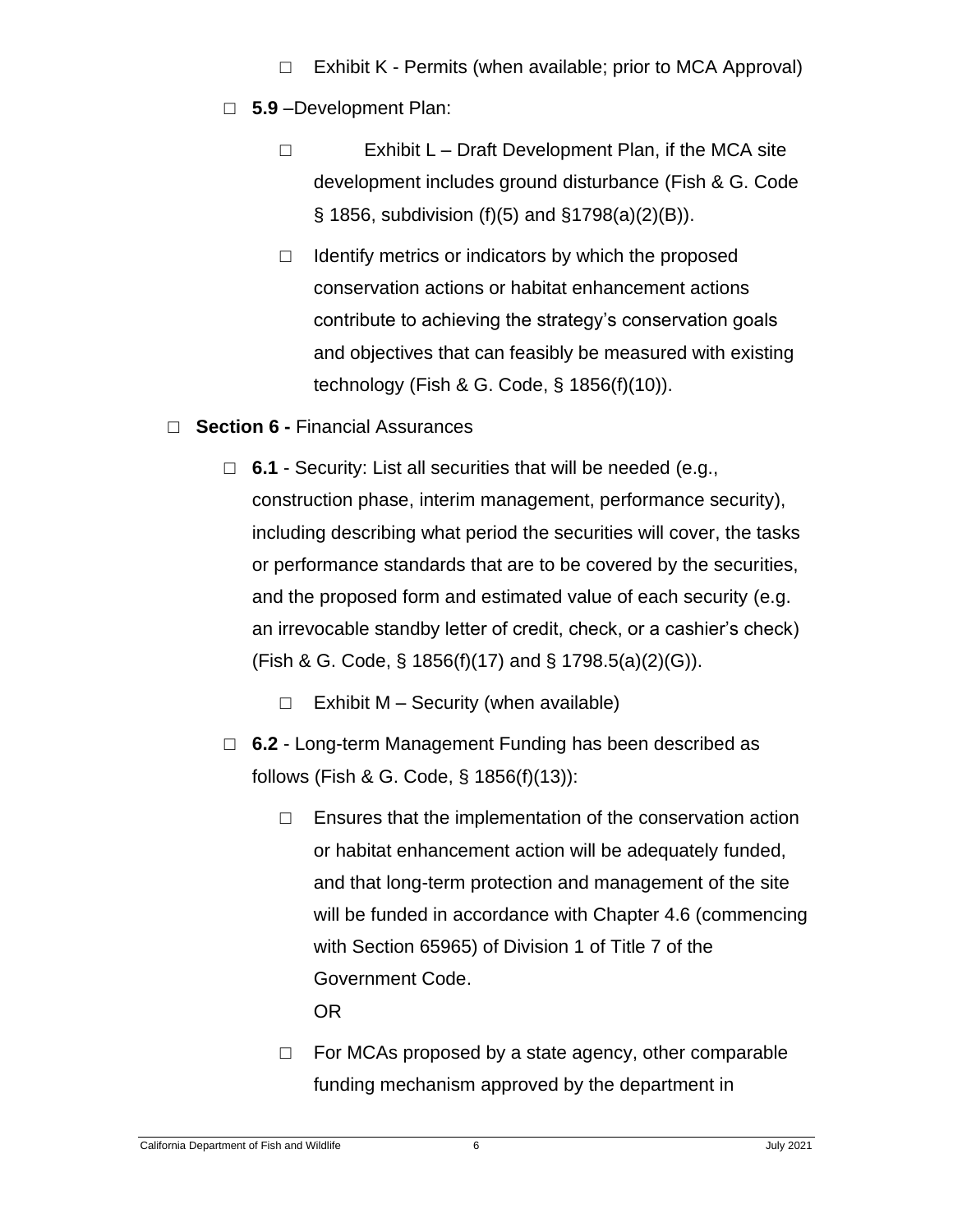accordance with an adopted statewide policy regarding funding for long-term management and operations of mitigation sites.

- □ Exhibit N Endowment Fund Analysis: A property analysis record or other comparable economic analysis of the funding necessary to support MCA maintenance activities, such as monitoring and reporting, in perpetuity (Fish & G. Code, § 1856(f)(17) and § 1798.5(a)(2)(F)).
- $\Box$  If the MCAs is proposed on CDFW lands, outline how the full cost of the MCA is accounted for.
- □ Exhibit O Endowment Fund Schedule
- □ **Section 7 -** Credit Type, Release, Transfer and Use, and Reporting
	- □ 7.1 Credit Type and Quantity: The MCA must describe the proposed type and quantity of credits to be created and the supporting rationale, including how the credits correlate to the focal species and other species, habitat, and other natural resources protected by the conservation actions or habitat enhancement actions (Fish & G. Code, § 1856(f)(9)).
		- □ Exhibit P Credit Evaluation
		- □ Exhibit Q Credit Table
	- □ 7.2 Credit Release Schedule: Credit Release Schedule for each type of credit, phases if applicable, and the performance-based milestones and achievement of ecological performance standards that are to be met prior to the credit release(s) (Fish & G. Code, § 1856(f)(18) and § 1856(g))
		- □ Exhibit R Credit Release Schedule
	- □ 7.3 Transfer and Use of Credits:
		- $\Box$  Terms of the transfer and use of credits that explain the conditions under which the proposed credits may be used or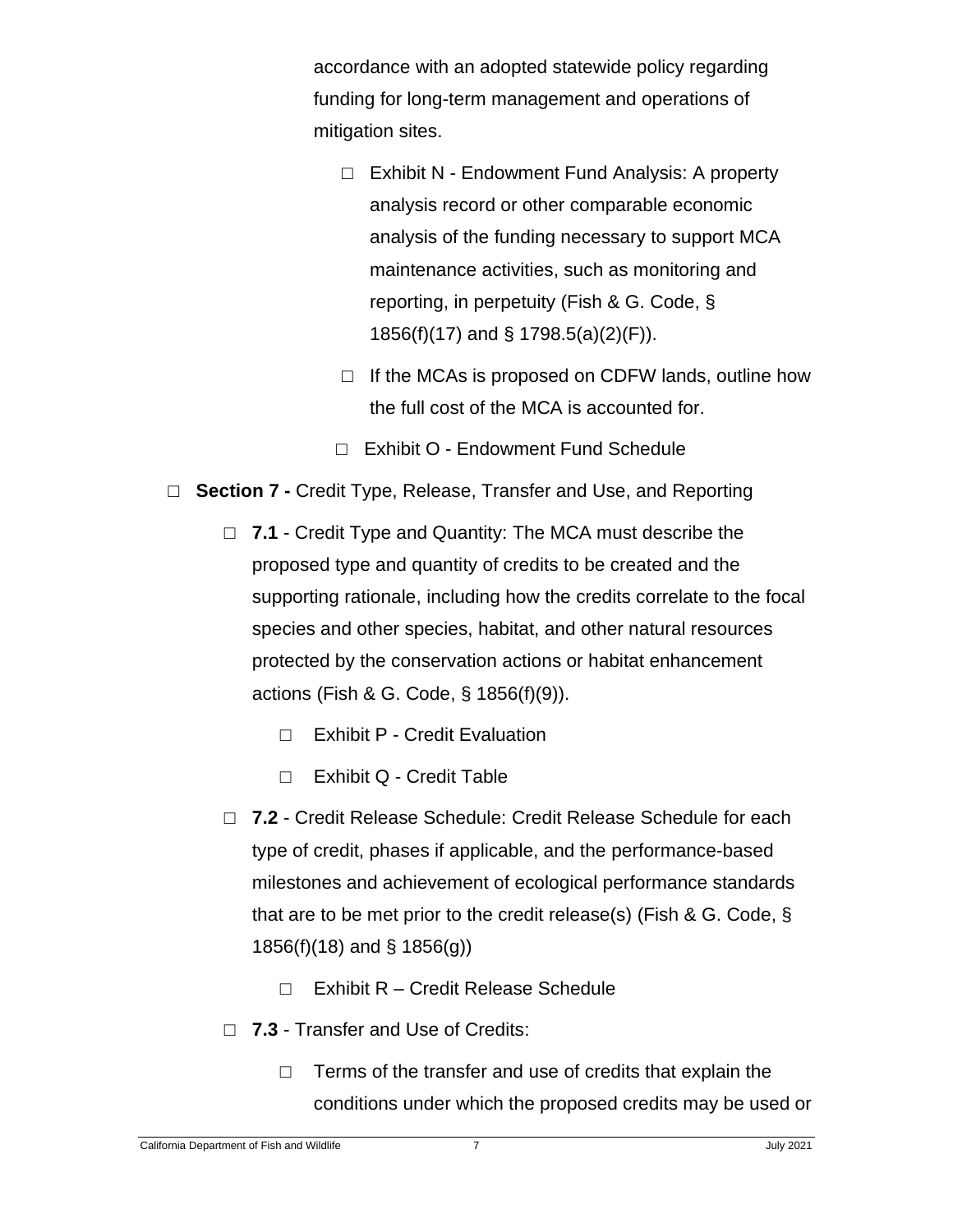and how unused credits may be returned to the MCA sponsor (Fish & G. Code, § 1856(f)(15).

- $\Box$  Identifies mitigation banks and conservation banks approved by the department as a mitigation alternative and explains how available mitigation credits at those banks will be purchased or used in combination with the mitigation credits created under the mitigation credit agreement or, if those available mitigation credits will not be purchased or used, why they will not be purchased or used (Fish & G. Code, § 1856(f)(6)).
- $\Box$  Exhibit S Transfer and Use of Credits
- □ 7.4 Credit Reporting: Explanation of how the proposed credits will be accounted for, including the specific methods proposed for reporting and maintaining a record of credit creation, release, use and/or transfer of credits (Fish & G. Code, § 1856(f)(15) and $\S(f)(18)$ .
	- □ **7.4.1** Exhibit T Bill of Sale
	- □ **7.4.2** Exhibit U Credit Ledger
- □ **Section 8** Management and Operations
	- □ **8.1** Exhibit V A draft of the Interim Management and Monitoring Plan (Fish & G. Code, § 1856(f)(17) and § 1798.5(a)(2)(B)).
	- □ **8.2** Exhibit W A draft of the Long-term Adaptive Management and Monitoring Plan (Fish & G. Code, § 1856(f)(14), § 1856(f)(17) and § 1798.5(a)(2)(B)).
	- □ 8.3 Remedial Action Plan: A draft of the Remedial Action Plan (Fish & G. Code, § 1856(f)(17) and § 1798.5(a)(2)(B)).
	- □ 8.4 MCA Site Closure Plan: A draft of the Site Closure Plan (Fish & G. Code, § 1856(f)(17) and § 1798.5(a)(2)(B)).
- □ **Section 10** Responsibilities